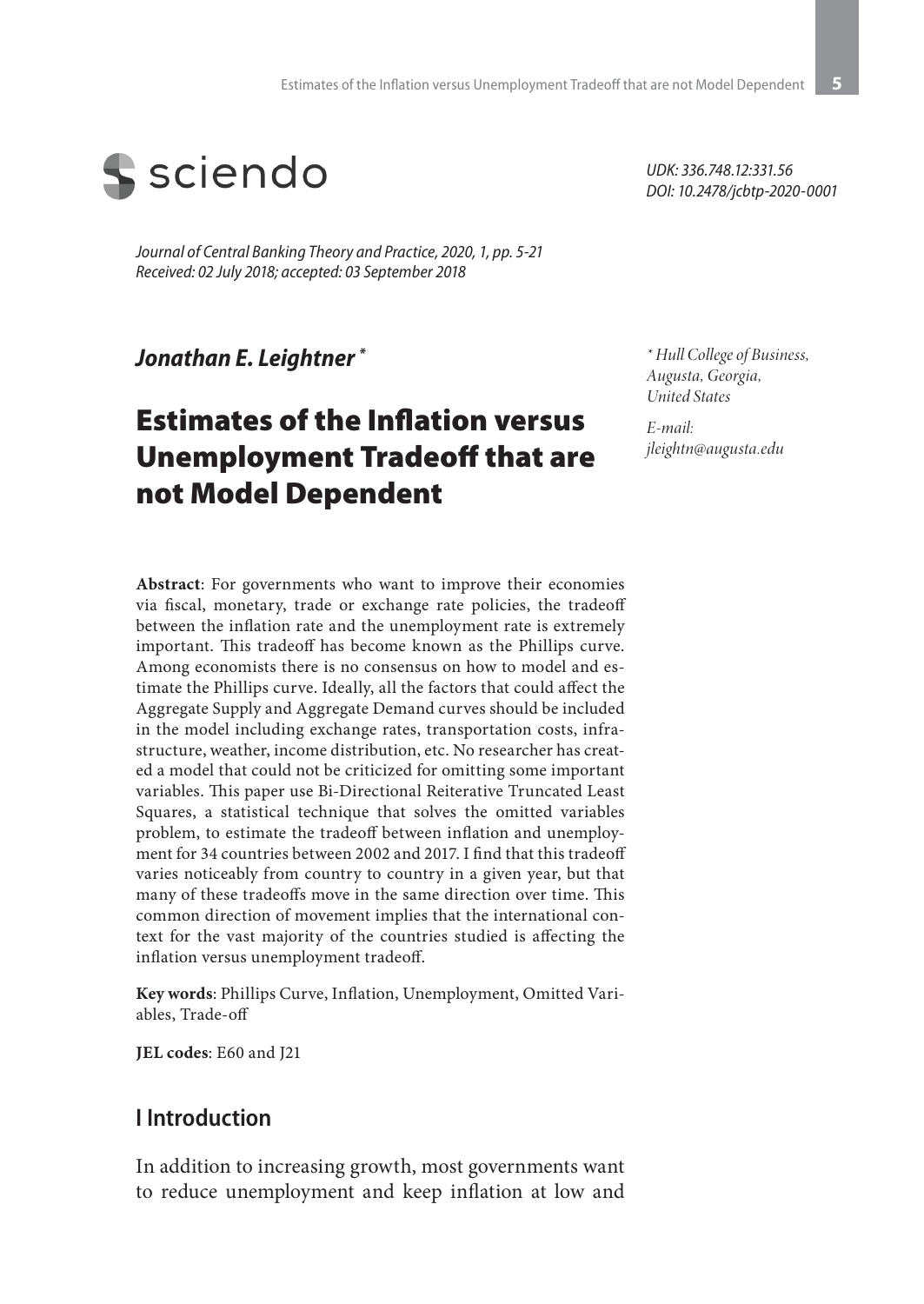stable levels. However, most of the government's tools for achieving the inflation and unemployment goals – fiscal policy, monetary policy, trade policy, and exchange rate policy – tend to help one goal while hurting the other. Thus these governments are faced with hard choices about how far to push its economic policies. One key to making optimal decisions in this context is to know the tradeoff between inflation and unemployment. This tradeoff has become known as the Phillips Curve. Unfortunately, the Phillips Curve is instable, shifting often. To use traditional statistical methods to estimate the Phillips Curve would involve creating a structural model that includes every force that can affect inflation, unemployment and their tradeoff. After every equation in this model was correctly specified and estimated the model could be solved for the inflation and unemployment tradeoff. However, this is a daunting task that could involve hundreds of equations – equations that different economists would model in different ways. Consensus would be impossible.

This paper uses a statistical technique that produces a separate slope estimate for every observation where variations in these slope estimates are due to omitted variables. This technique makes it possible to estimate the tradeoff between inflation and unemployment without having to construct, justify, and estimate an entire structural model. This technique produces total derivate estimates that show all the ways that unemployment and inflation are related; in contrast to partial derivatives that show the effects of unemployment on inflation holding all other variables constant. In other words, this technique produces exactly the type of estimate that governments need to know. Finally the data requirements for this technique are minimal – only data on the inflation rate and the unemployment rate are needed. This technique is the most efficient way to give governments the information that they need on the tradeoff between unemployment and inflation.

The remainder of this paper is organized as follows. Section II explains the technique used and how it will be applied to estimating the Phillips Curve. Section III presents the empirical results. Section IV concludes.

#### **II Data and Estimation Issues**

I calculate estimates of the percentage change in inflation due to a one percentage change in unemployment for all the OECD countries for which data was available on OECD.Stat for 2002 to 2017. The inflation rate was calculated as the percentage change in the consumer price index [inflation rate for  $2002 = ((CPI_{2002})$ – CPI<sub>2001</sub>)/ CPI<sub>2001</sub>) x 100)]. The one exception to this method of calculating the inflation rate was for 2017; because OECD. Stat did not list CPI data for 2017 as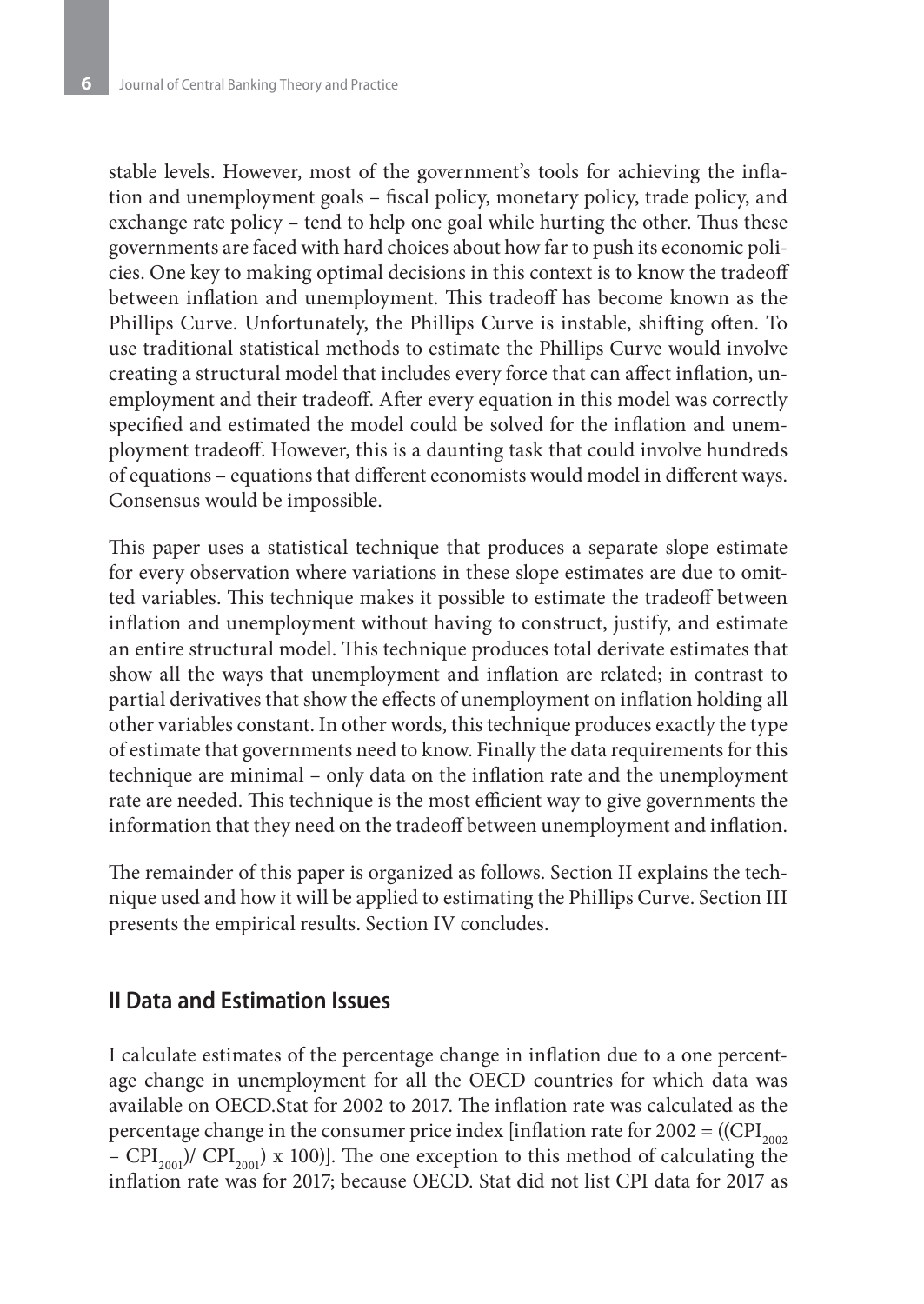of the writing of this paper, I used the OECD's calculation of the inflation rate for 2017. The number of unemployed people (of all ages, genders, and durations of unemployment) was divided by the number in the labor force and multiplied by 100 to obtain the unemployment rate.

To use traditional regression procedures to estimate the percentage change in the inflation rate due to a one percent drop in unemployment, *d*(inflation rate)/ *d*(unemployment rate), a researcher would have to build a structural model that included all the forces that affect inflation and unemployment. Forces that should be modeled include government spending and taxing, monetary policy, the prices of imports and exports, exchange rates, the productivity of labor and capital, weather's effects on crop prices, transportation costs, consumer attitudes towards debt, etc. Paul Samuelson and Robert Solow ended their 1960 article that popularized the Phillip's curve with the following disclaimer:

"We have not here entered upon the important question of what feasible institutional reforms might be introduced to lessen the degree of disharmony between full employment and price stability. These could of course involve such wide-ranging issues as direct price and wage controls, antiunion and antitrust legislation, and a host of other measures hopefully designed to move the American Phillip's curve downward and to the left."

Samuelson and Solow are correct – an adequate model of the Phillip's curve also should model institutional considerations that affect employment and inflation. Instead of modelling all of the above issues, most of the Phillip's curve literature has struggled almost exclusively with how to model inflation expectations (for example, Lakić, Šehović, and Drašković (2016) focus primarily on keeping inflation expectations low). Clearly inflation expectations are important to the Phillip's curve. However, if, as the next paragraph shows, it is so hard to model one thing – inflation expectations – that shifts the Phillip's curve; it is indeed impossible to adequately model all of the forces that could affect the inflation/ unemployment tradeoff in a way that would be acceptable to all economists.

Roberts (1995) argues that inflation expectations are crucial to estimates of the Phillips curve and that the best way to find these expectations is to use surveys. In contrast most subsequent studies of the Phillips curve do not go to the trouble of finding inflation expectations via surveys. Debelle and Laxton (1997) show that a non-linear curve fits the relationship between unemployment and inflation better than a straight line. Again, this revelation is ignored by most subsequent studies. Akerlof et al (2000) argue that how actors use inflation expectations is more important than how they formulate those expectations. For example when inflation is low, actors might just ignore the prospect of future inflation. Mankiw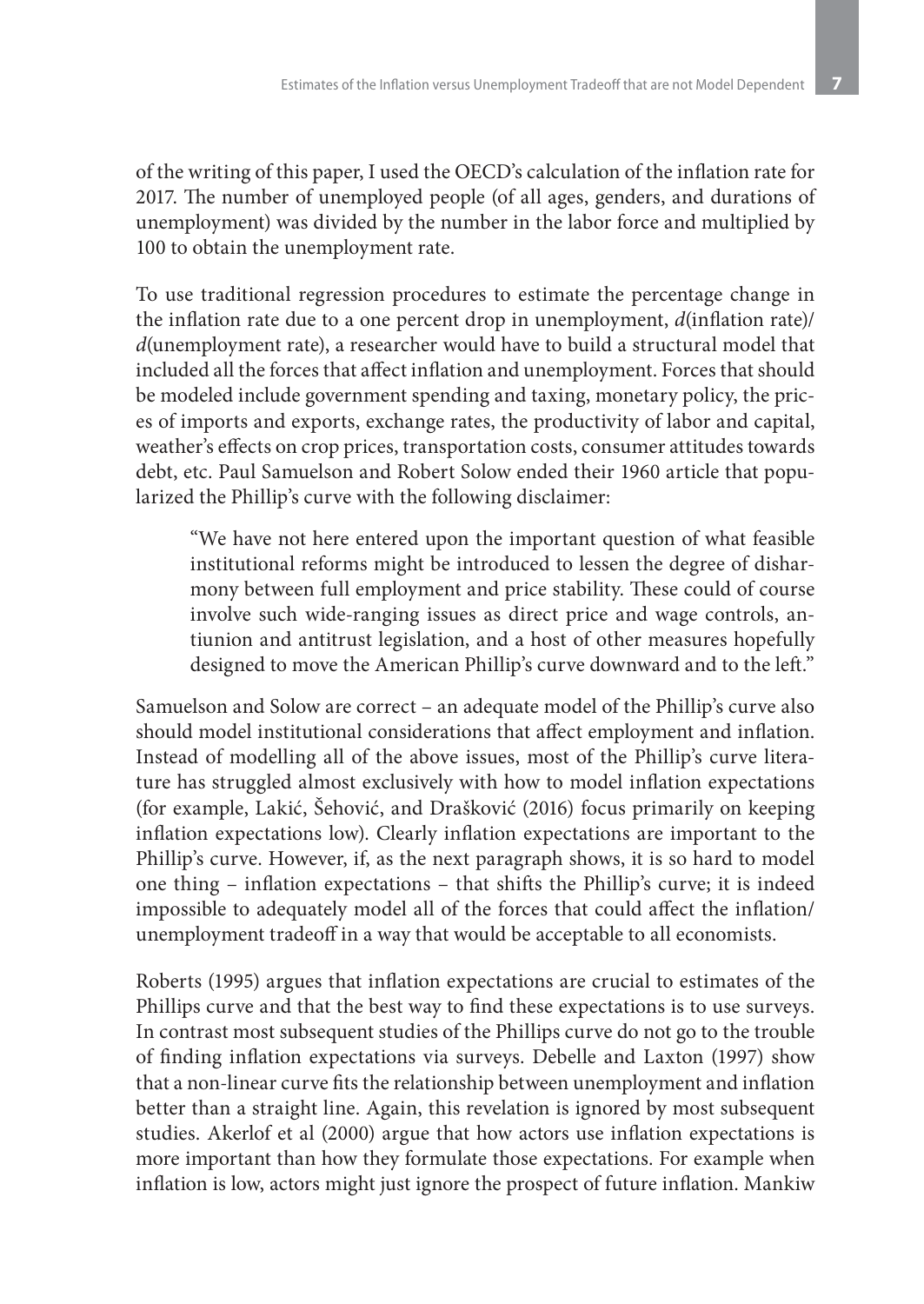and Reis (2002) argue that information might be "stickier" than prices and they suggest a reformulation of the Phillips curve accordingly. However, again, most subsequent researchers do not attempt to model the rate of diffusion of information. There is a heated debate in the literature on whether inflation expectations are forward or backward looking, and thus on how best to model them; for examples, see Rudd and Whelan (2005) and Gali, Gertler, and Lopez-Salido (2005). There are also some papers which explicitly consider monetary policy when estimating Phillips curves; for examples see Cogley and Sbordone (2008) and Dolado, Maria-Dolores, and Naveira (2005).

None of the literature considers all the possible factors that can move a country along a given Phillips curve and all the factors that could shift that Phillips curve. Anything that can shift an Aggregate Demand curve would move along a given Phillips curve including changes in fiscal policy, monetary policy, business expectations (of profits, inflation, growth, etc.), credit, consumer attitudes towards debt, income distribution, export and import prices, exchange rates, transportation costs, trade agreements, etc. Furthermore, the interplay of these factors would affect the shape of the Phillips curve. Forces that can shift the short run Aggregate Supply curve would shift the Phillips curve. These factors include tax systems (who is taxed and at what level), technology, cost of inputs (including wage rates and the cost of imported inputs which again introduces the exchange rate and all of its determinants), transportation costs, and changes in the environment (weather, infrastructure, institutions, etc.). At the very least, using traditional regression analysis to estimate the Phillips curve should require the modelling and inclusion of all the forces that could shift the short run Aggregate Supply curve. Once all these forces are model and each curve in it estimated, then a reduced form equation could be derived for the relationship between inflation and unemployment. The resulting equation would be a total derivative. Directly estimating this total derivative using traditional regression techniques would produce biased and inconsistent estimates because it would be plagued with omitted variable bias.

Fortunately there are ways to estimate total derivatives that capture the effects of omitted variables without having to construct and estimate entire structural models (Inoue, Lafaye de Micheaux, and Leightner, 2018). If a researcher estimates equation (1) while ignoring equation (2), the resulting estimate of  $β_1$  is a constant when in truth  $β_1$  varies with  $q_t$ .<sup>1</sup> This constitutes an "omitted variable" problem where " $q_t$ " represents the combined influence of all omitted variables plus any random variation in  $\beta_1$  itself.

<sup>&</sup>lt;sup>1</sup> The  $\alpha_s$  and  $\beta_s$  are coefficients to be estimated, Y is the dependent variable, X is the explanatory variable, and *u* is random error.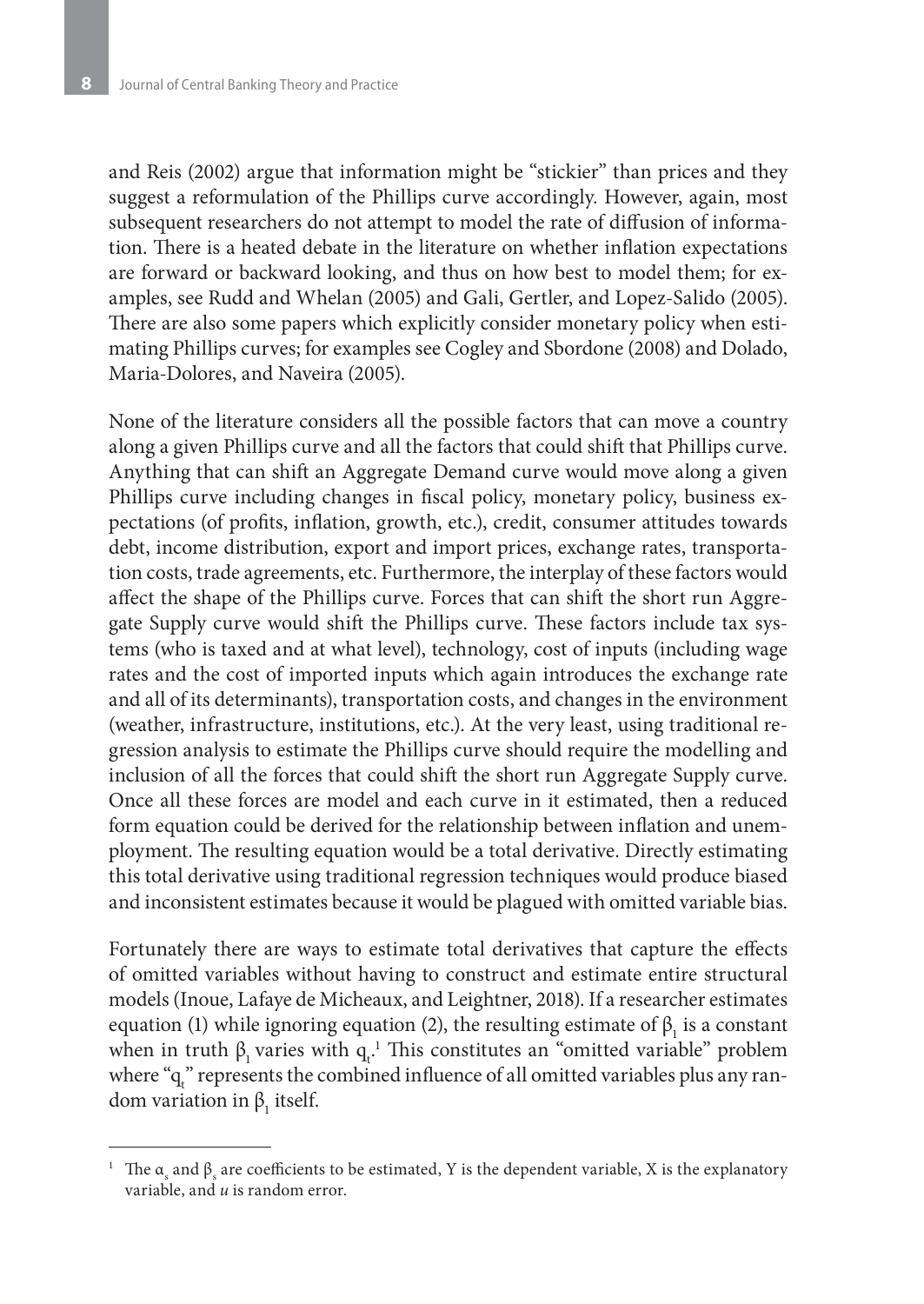$$
Y_t = \alpha_0 + \beta_1 X_t + u \tag{1}
$$

$$
\beta_1 = \alpha_1 + \alpha_2 q_t \tag{2}
$$

One convenient way to model the omitted variable problem is to combine equations (1) and (2) to produce equation (3).

$$
Y_t = \alpha_0 + \alpha_1 X_t + \alpha_2 X_t q_t + u_t. \tag{3}
$$

Equation (7) can be derived from equation (3) as shown below (Leightner, 2015, 2010a, and 2010b; Inoue et al, 2018; and Leightner and Inoue 2012b).

$$
(d_{t_i}/d_{t_i})^{\text{True}} = \alpha_1 + \alpha_2 q_t \qquad \qquad \text{Derivative of (3)} \tag{4}
$$

$$
Y_{t}/X_{t} = \alpha_{0}/X_{t} + \alpha_{1} + \alpha_{2}q_{t} + u_{t}/X_{t}
$$
 (3) divided by X (5)

$$
\alpha_1 + \alpha_2 \mathbf{q}_t = \mathbf{Y}_t / \mathbf{X}_t - \alpha_0 / \mathbf{X}_t - \mathbf{u}_t / \mathbf{X}_t \tag{5} \text{ rearranged}
$$

$$
(dY_{t}/dX_{t})^{\text{True}} = Y_{t}/X_{t} - \alpha_{0}/X_{t} - u_{t}/X_{t}
$$
 From (4) and (6) (7)

If an estimate for  $\alpha_0$  could be found, then it could be used to calculate a separate slope estimate for each observation using equation (8). The error due to such a procedure is shown in equation (9). The  $u_t$  /X<sub>t</sub> term in equation (9) should be extremely small because random error,  $u_t$ , is usually tiny relative to the size of  $X_{t}$ , making  $u_{t}$  /X<sub>t</sub> even smaller. This implies that the accuracy of calculating a separate slope estimate for each observation using equation (8) depends primarily upon the accuracy of the  $\alpha_{0}$  estimate.

$$
(dY_t/dX_t)^{\hat{ }} = Y_t/X_t - \alpha_0^{\hat{ }}/X_t \tag{8}
$$

$$
(d_{t}^{N} / d_{t}^{N})^{\text{True}} - (d_{t}^{N} / d_{t}^{N})^{\wedge} = (\alpha_{0}^{N} - \alpha_{0}^{N}) / X_{t} - u_{t}^{N} / X_{t} \text{ From (7) and (8)}
$$
 (9)

Inoue et. al. (2018) explore three ways to obtain an estimate for  $\alpha_{0}$ : they are (I) using Ordinary Least Squares to estimate equation (1), (II) using Generalized Least Squares to estimate equation (1), and (III) using Bi-Directional Reiterative Truncated Projected Least Squares (BD-RTPLS) which produces separate slope estimates for layers of the data by peeling the data down layer by layer and then peeling the data up after which equation (10) is used with the resulting layer slopes to estimate  $\alpha_{_0}$ . Leightner and Inoue (2012b) explain the math that underlies BD-RTPLS.

$$
(dYt/dXt)^{\wedge} - Yt/Xt = -\alpha_0^{\wedge}/Xt
$$
 (8) rearranged (10)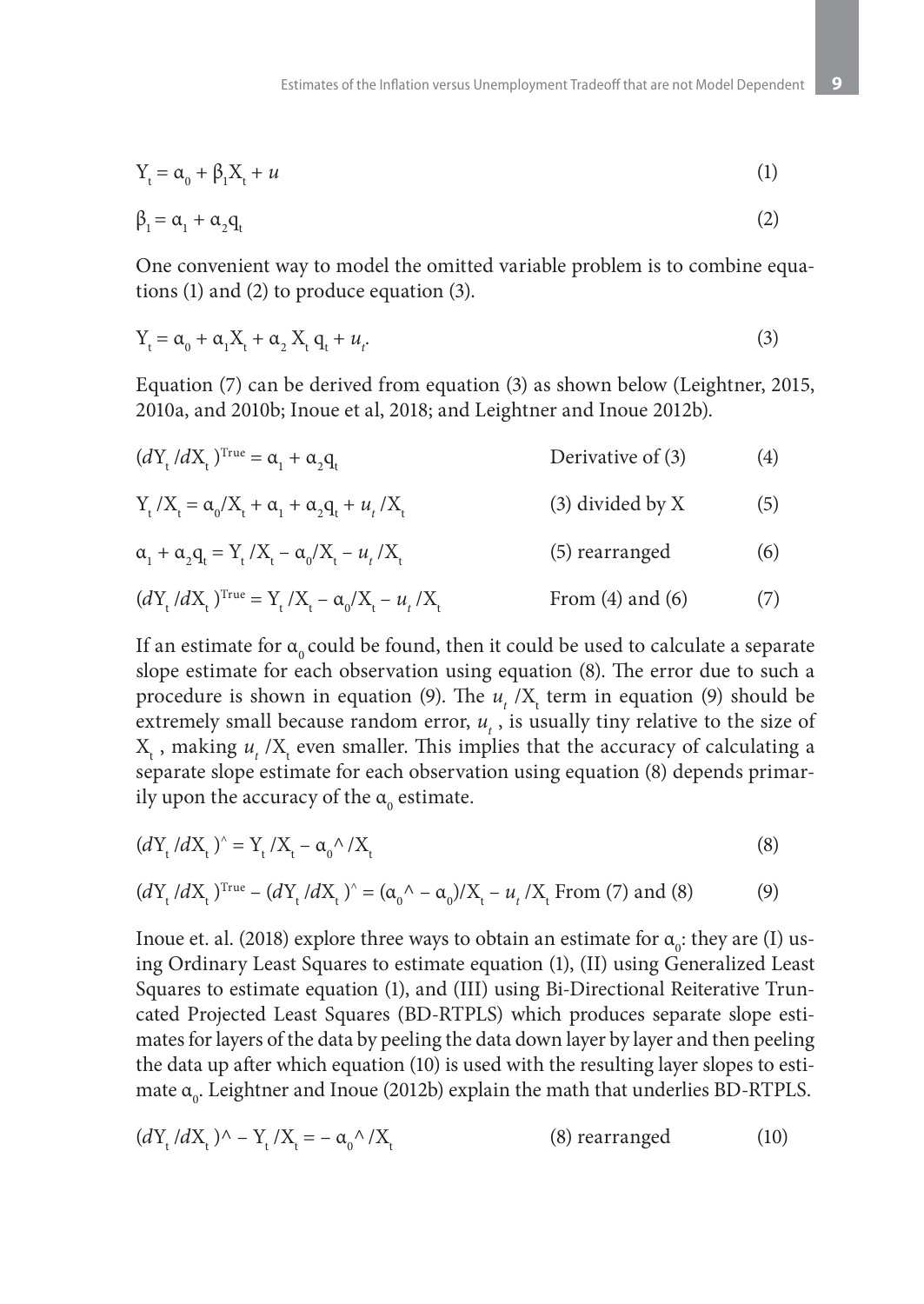Inoue et al (2018) show that when the omitted variable problem is ignored by estimating equation (1) using OLS, the resulting estimate for  $\beta_1$  is approximately  $\alpha_1 + \alpha_2 E[q_t]$  which leaves an "error" for the t = i<sup>th</sup> observation of approximately  $\alpha_2 X_i(q_i - E[q_i]) + u_i$ . The three methods of correcting for the omitted variables problem explored by Inoue et. al. (2018) would be better than ignoring the omitted variables problem if  $|(\alpha_0' - \alpha_0)/X_i - u_i/X_i|$  is less than  $|\alpha_2 \{q_i - E[q_i]\}|$ . Aitken (1935) implies that the GLS estimate of  $\alpha_{0}$  will be the Best Linear Unbiased Estimate (BLUE) if the q<sub>i</sub>s are i.i.d.  $N(\mu_q, \sigma_q^2)$  because GLS is BLUE for heteroscedastic models and Inoue et.al (2018) show that equation (3) is a heteroscedastic model if q<sub>i</sub> is unknown.

Inoue et al (2018) test the three methods using simulations (Leightner 2015 and Leightner and Inoue 2012b also provide simulation tests but solely for BD-RTPLS). Inoue et al (2018) run sets of 5,000 simulations each for the 27 combinations of 100 observations, 250 observations, and 500 observations with the omitted variable making a 1,000 percent difference to the slope, a 100 percent difference to the slope, and a 10 percent difference to the slope, and with random error being zero, one percent, and ten percent. Inoue et al (2018) gives the name "Variable Slope Ordinary Least Squares" (VSOLS) to the process of using OLS to estimate  $\alpha_{_0}$  which is then plugged into equation (8) to generate a separate slope estimate for each observation and the name "Variable Slope Generalized Least Squares" (VSGLS) to the process using GLS to estimate  $\mathfrak{a}_{{}_{0}}$  which is then plugged into equation (8).

VSGLS and BD-RTPLS noticeably out performed VSOLS in all simulations. VSGLS and BD-RTPLS outperformed using OLS while ignoring the omitted variables problem except for the case where the omitted variable makes only a ten percent difference to the slope and random error is ten percent. When the importance of the omitted variable was 100 times as big as random error, using OLS while ignoring omitted variables produced approximately 35 times the error of both VSGLS and BD-RTPLS. When the importance of the omitted variable was 10 times as big as random error, then using OLS while ignoring omitted variables produced approximately 3.8 times the error of both VSGLS and BD-RTPLS. When there was no random error, then BD-RTPLS produced less than half the error of VSGLS.2 This last result implies that, since VSGLS is BLUE, BD-RTPLS must be better than BLUE when there is no random error which is reasonable if

<sup>&</sup>lt;sup>2</sup> When the omitted variable made a thousand percent difference to the slope and random error was only one percent, then the VSGLS error to BD-RTPLS error ratio was 1.57 when 100 observations were used, 1.15 when 250 observations were used, and 0.68 when 500 observations were used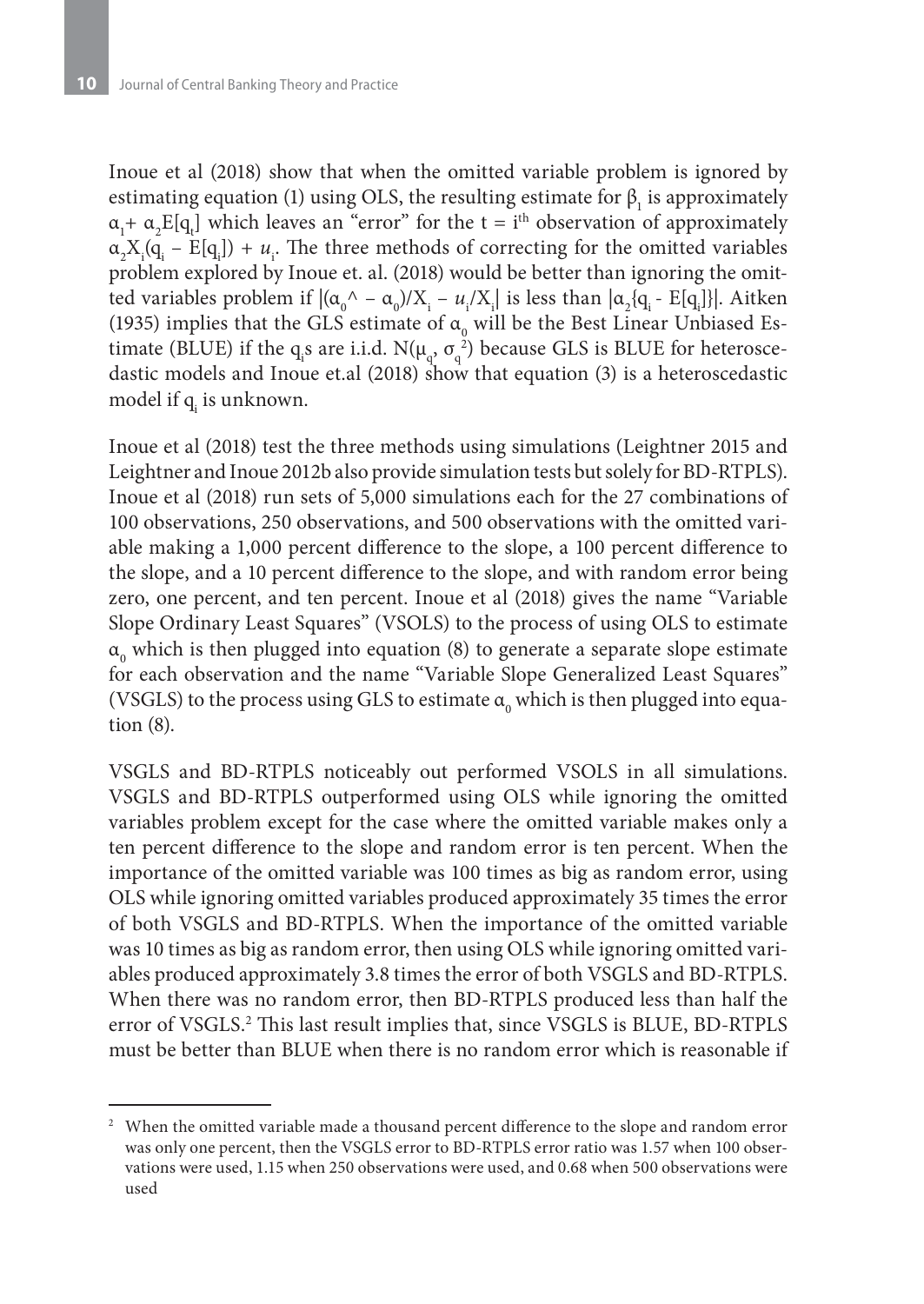BD-RTPLS is better at capturing non-linear aspects of the data. Published applications of BD-RTPLS include Leightner, 2015, 2013, 2011a, 2011b, 2010a, 2010b, 2008, 2007, 2005a, 2005b, 2002 and Leightner and Inoue, 2012a, 2012b, 2009, 2008a, 2008b, and 2007. The next section of the paper uses BD-RTPLS to estimate the percentage change in inflation due to a one percent decrease in unemployment (the Phillips Curve) for 34 OECD countries between 2002 and 2017.

BD-RTPLS can only estimate positive relationships, and the Phillips curve shows a negative relationship between inflation and unemployment. To change this negative relationship into a positive one, the dependent variable (inflation rate) was multiplied by the negative one and then a constant was added to all observations so that they would become positive. This process changes the negative slope into a positive one without changing the absolute value of the slope (Leightner, 2015).

## **III The Empirical Results**

Figure 1 plots the percentage change in the consumer price index versus the unemployment rate for the USA between 2002 and 2017. From this figure, it looks as if the US Phillips curve shifted to the right from 2002 to 2003-2005, shifted left for 2006-2007, shifted back right for 2008-2009, shifted further right for 2010-2011, then shifted progressively further left each year for 2012, 2013, 2014, and 2015, and then was perhaps stable for 2015-2017 (or the actual Phillips curve for these last three years may have had a flatter shape and been annually shifting right). A similar diagram could be constructed for each country in my data. What Figure 1 clearly shows is that the US's Phillips curve often shifts and that factors that could cause those shifts should be included in any traditional estimation of the US's Phillips curve. Furthermore several of these shifts are contrary to what one would expect if solely inflation expectations (which are strongly affected by current inflation) were causing shifts. For example, the inflation rate for 2005 was noticeably higher than it was in 2002-2004, yet the 2006-2007 Phillips curve appears to shift left (not the expected shift right) in 2006. In 2009, the US consumer price index showed deflation which should cause the Phillips curve to shift left, instead it clearly shifted right. In 2011 the US inflation rate was higher than it had been in 2009 and 2010, yet the Phillips curve appears to shift left in 2012, contrary to expectations. Clearly either (1) more than just inflation expectations shift the Phillips curve or (2) the current inflation rate has very little impact on expectations for future inflation. Although Figure 1 clearly shows that the US's Phillips curve is shifting, it is possible to draw annual Phillips curves through Figure 1's data which have similar slopes; in other words, for which the percentage change in inflation due to a one percent decline in unemployment was relatively stable.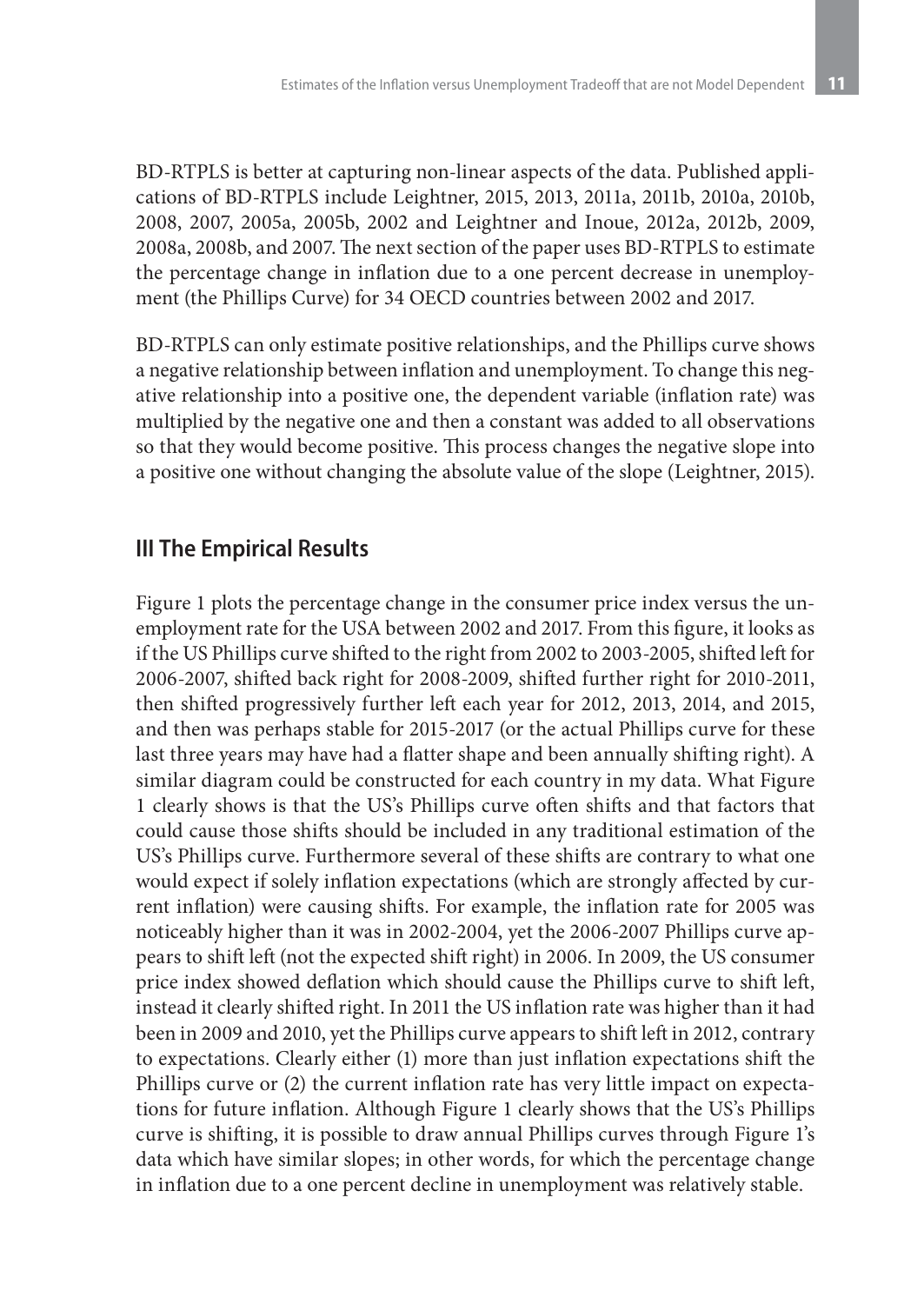The BD-RTPLS estimates for *d*(inflation rate)/*d*(unemployment rate) are given in Table 1 and graphically depicted in Figures 2 and 3 (notice the difference in the y-axis scale between Figures 2 and 3). The gaps in Table 1 (and in Figures 2 and 3) for Mexico, Sweden, Switzerland, and Turkey are due to OECD not reporting unemployment or labor force data for those countries in those years. Ninety nine percent confidence intervals were constructed by using the Central Limit Theorem (Equation 11) applied to a given estimate and the two estimates before and the two estimates after it for a given country where "s" is the standard deviation, "n" is the number of observations and "t" is from the Student's T Table.

Confidence interval = mean 
$$
\pm
$$
 (s/ $\sqrt{n}$ )t<sub>n-1, \alpha/2</sub> (11)

Each estimate (except for the first two and the last two estimates for a given country) will have its own confidence interval. This confidence interval implies that a researcher can be 99 percent confident that the next estimate will lie in that interval if omitted variables fluctuate no more than they recently have fluctuated (Leightner 2015). Furthermore, if this confidence interval includes zero, then we cannot be 99 percent confident that there is a relationship between the inflation rate and the unemployment rate. Only Iceland in 2008-2009 had a 99 percent confidence interval that contained zero. Thus all estimates, except those for Iceland in 2008 and 2009, given in Table 1 are significantly different from zero at a 99 percent confidence level.

As Table 1 shows, Australia's percentage change in inflation due to a one percent fall in unemployment was 4.03 in 2002. This implies that if Australia had reduced unemployment (via fiscal, monetary, trade, or exchange rate policy) by one percent in 2002 then inflation would have increased by 4.03 percent. Several observations are in order. First, there are noticeable differences in the level of *d*(inflation rate)/*d* (unemployment rate) for different countries in different years. For example, in 2017 *d*(inflation rate)/*d* (unemployment rate) ranged from 1.27 for Greece to 10.01 for Japan. Secondly *d*(inflation rate)/*d* (unemployment rate) changed over time for all countries. The country with the smallest standard deviation for *d*(inflation rate)/*d* (unemployment rate) over time was Belgium and even her *d*(inflation rate)/*d* (unemployment rate) varied from 3.07 to 3.74. The country (other than Iceland) with the highest standard deviation for *d*(inflation rate)/*d* (unemployment rate) was the Netherlands for whom *d*(inflation rate)/*d*  (unemployment rate) varied from 12.66 to 3.70. The inflation cost of reducing unemployment by one percent going from 12.66 percent inflation to 3.70 percent inflation is massive. Even the USA's inflation to unemployment tradeoff more than doubled from 2.80 in 2010 to 6.09 in 2017.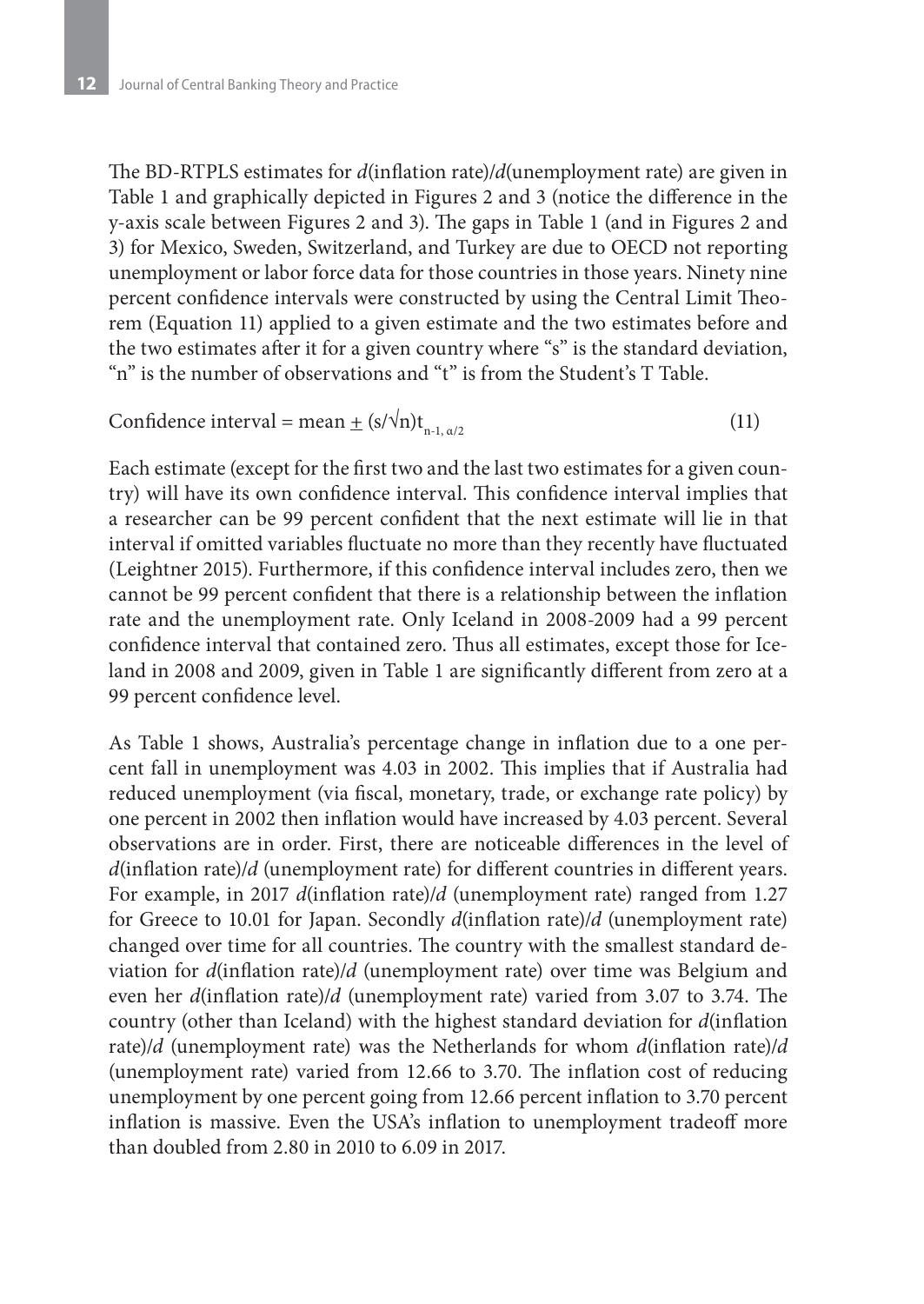One of the most noticeable patterns in Figures 2 and 3 is that, even though the level for *d*(inflation rate)/*d* (unemployment rate) varied noticeably from country to country, this tradeoff tended to move in similar directions for different countries. For example, the percentage change in inflation due to a one percent fall in unemployment declined in 2009 for thirty countries and rose in that year for only four countries – Belgium, Germany, Latvia, and Luxembourg. Apparently the global context for any given country has a noticeable effect on whether the tradeoff between inflation and unemployment is rising or falling, and this is true for the vast majority of countries. This result dovetails with Dumičić's (2017, p. 95 and 104) view that financial instability can be and has been a global phenomenon. Furthermore, some of the countries with the lowest inflation to unemployment tradeoffs in 2009 were countries most hurt by the Great Recession – Greece (2.86), Iceland (2.47), Ireland (2.79), and Spain (1.62). Japan, whose inflation to unemployment tradeoff was always noticeably higher than the mean tradeoff, has struggled with increasing inflation since the 1990s.

### **IV Conclusion**

As long as countries continue to use fiscal, monetary, trade, and exchange rate policies in order to improve their economies, the tradeoff between inflation and unemployment will be extremely important. Countries need to know how their efforts to reduce unemployment will affect inflation and vice versa. However estimating this tradeoff using traditional statistical methods would require creating structural models that capture everything that can shift the short run aggregate supply and aggregate demand curves including changes in technology, cost of inputs, transportation costs, the environment (including weather, infrastructure, and institutions), fiscal policy, monetary policy, trade policy, exchange rates, income distribution, attitudes towards debt, producer and consumer expectations on growth, inflation, employment, income, and profits, etc. Even if such a model could be constructed, economists would disagree on the adequacy of its specification and complexity. This paper used a technique that captures the influence of omitted variables without having to find proxies or instruments for them and without having to construct a structural model. This technique produces a separate slope estimate for every observation. Variations in these slope estimates are due to omitted variables. Using this technique, I find inflation versus unemployment tradeoffs that are reasonable. These estimated tradeoffs are reduced form estimates (total derivatives) that capture all the ways that inflation and unemployment are related. They are NOT partial derivatives that show the effects on inflation of a change in unemployment holding everything else constant. These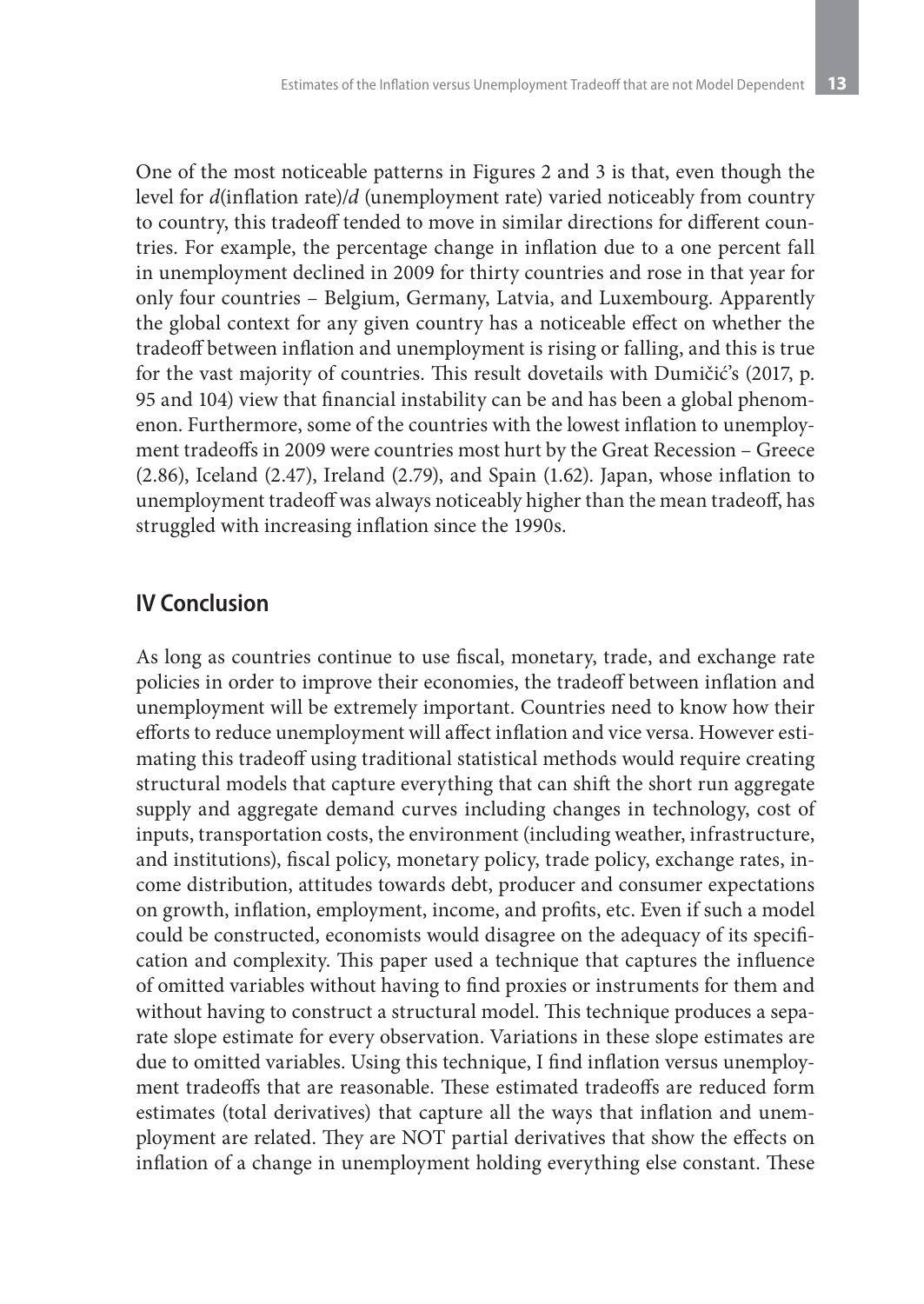estimates should be helpful to governments trying to formulate optimal policy combinations.

Fabris (2018, p. 7) says, "There are no trade-offs between inflation and unemployment…There is no longer theoretical or empirical evidence nowadays to confirm the existence of a long-term trade-off between inflation and economic growth. Any potential use of trade-offs could only bring more uncertainty regarding inflation in the future." This paper confirms Fabris' (2018) view that there is no **stable** value for the percent change in inflation due to a one percent change in unemployment. However, this paper presents a technique that can estimate how that tradeoff is evolving which resurrects the usefulness of that trade-off.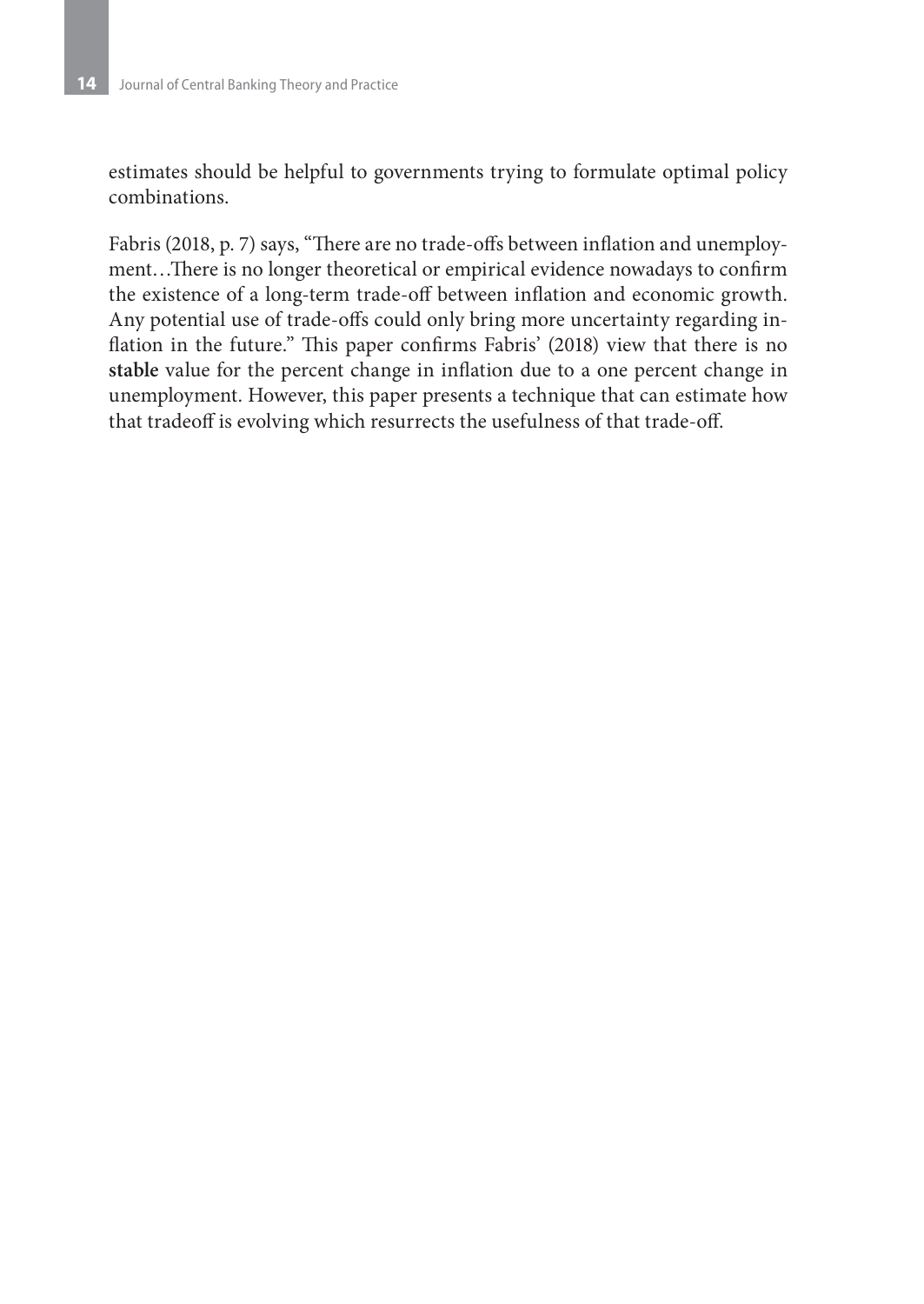# **References**

- 1. Akerlof, George A., William T. Dickens, George L. Perry, Truman F. Bewley, and Alan S. Blinder (2000). Near Rational Wage and Price Setting and the Long-run Phillips Curve. *Brookings Papers in Economic Activity,* 2000(1); 1-60.
- 2. Cogley, Timothy and Argia M. Sbordone (2008). Trend Inflation, Indexation, and Inflation Persistence in the New Keynesian Phillips Curve. *American Economic Review* 98(5); 2101-2126.
- 3. Debelle, Guy and Douglas Laxton (1997). Is the Phillips curve really a curve? Some evidence for Canada, the United Kingdom, and the United States. *IMF Staff Papers*, 44(2); 249-282.
- 4. Dolado, Juan J., Ramon Maria-Dolores, and Manuel Naveira (2005). Are Monetary Policy Reaction Functions asymmetric?: The Role of Nonlinearity in the Phillips Curve. *European Economic Review* 49(2); 485-503.
- 5. Dumičić, Mirna (2017). A Brief Introduction to the World of Macroprudential Policy. *Journal of Central Banking Theory and Practice* (1), 87-109.
- 6. Fabris, Nikola (2018). Challenges for Modern Monetary Policy. *Journal of Central Banking Theory and Practice* (2), 5-24.
- 7. Gali, Jordi, Mark Gertler, and David Lopez-Salido (2005). Robustness of the Estimates of the Hybrid New Keynesian Phillips Curve. *Journal of Monetary Economics* 52(6); 1107-1118.
- 8. Inoue, Tomoo, Pierre Lafaye de Micheaux, and Jonathan Leightner (2018). Several Related Methods of Estimating Total Derivatives that Capture the Influence of Omitted Variables. Manuscript.
- 9. Lakić, Slobodan, Damir Šehović, and Mimo Drašković (2016). Relevance of Low Inflation in the Southeastern European Countries. *Journal of Central Banking Theory and Practice* (2), 41-63.
- 10. Leightner, Jonathan E. (2015). *The Limits of Fiscal, Monetary, and Trade Policies: International Comparisons and Solutions.* Singapore: World Scientific.
- 11. Leightner, Jonathan E. (2013). The Diminishing Returns to Accumulating Foreign Reserves: Implications for China, the USA, and the World. *China Economic Policy Review* 2(1) 25 pages DOI: 10.1142/S1793969013500040.
- 12. Leightner, Jonathan E. (2011a). Chinese Overtrading. In Steven Rosefielde, Masaaki Kuboniwa, and Satoshi Mizobata (Eds.), *Two Asias: The Emerging Postcrisis Divide.* Singapore: World Scientific Publishers.
- 13. Leightner, Jonathan E. (2011b). Fiscal Stimulus for the US in the Current Financial Crisis: What does 1930-2008 tell us? *Applied Economic Letters*  18(6), 539-549.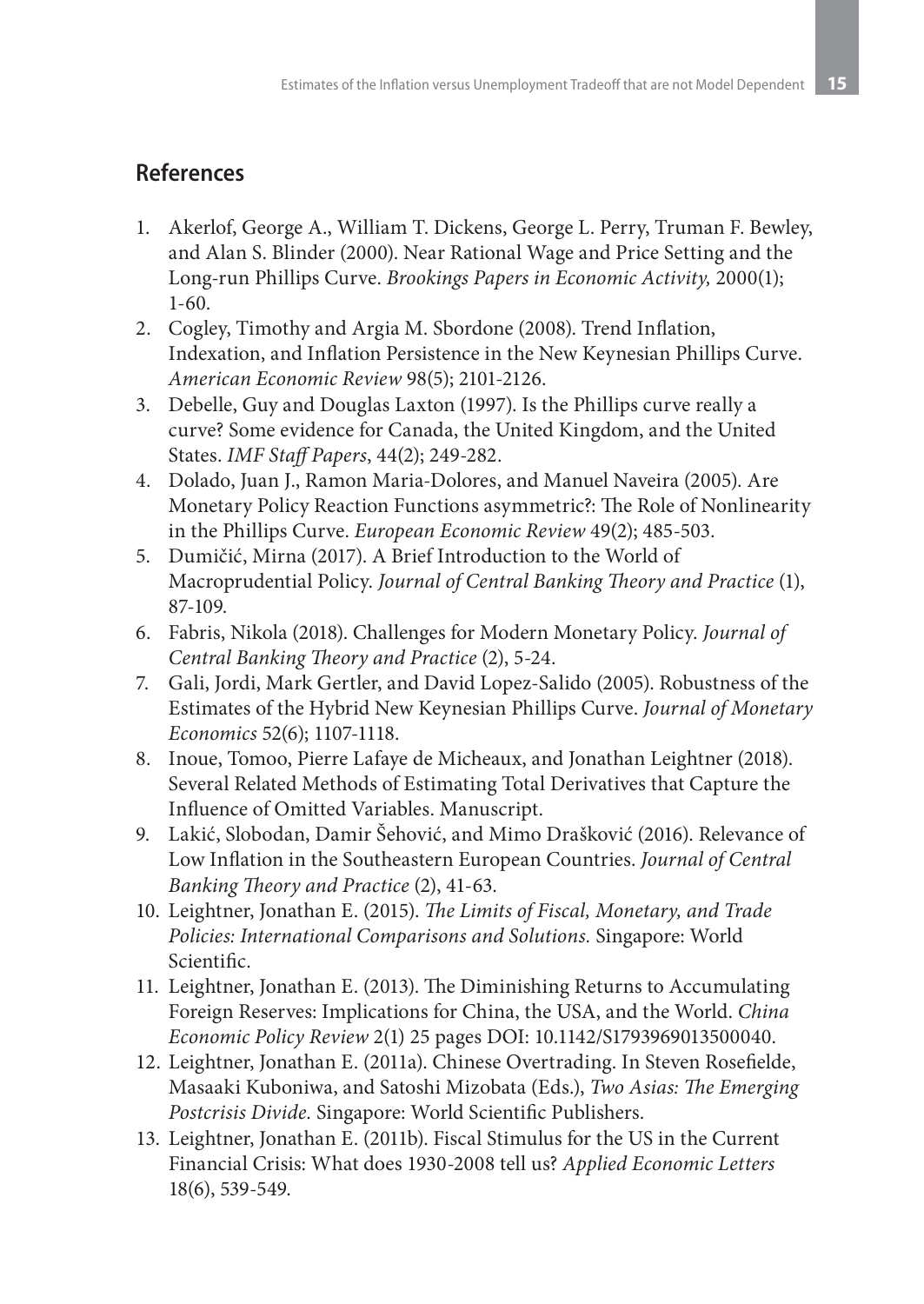- 14. Leightner, Jonathan E. (2010a). China's Fiscal Stimulus Package for the Current International Crisis: What does 1996-2006 tell us? *Frontiers of Economics in China* 5(1), 1-24.
- 15. Leightner, Jonathan E. (2010b). How China's Holdings of Foreign Reserves Affect the Value of the US dollar in Europe and Asia. *China & World Economy* 18(3), 24-39.
- 16. Leightner, Jonathan E. (2008). Omitted Variables and how the Chinese Yuan affects other Asian Currencies. *International Journal of Contemporary Mathematical Sciences* 3(14), 645-666.
- 17. Leightner, Jonathan E. (2007). Omitted Variables, Confidence Intervals, and the Productivity of Exchange Rates. *Pacific Economic Review* 12(1), 15-45*.*
- 18. Leightner, Jonathan E. (2005a). Fight Deflation with Deflation, not with Monetary Policy. *The Japanese Economy: Translations and Studies* 33(2), 67- 93.
- 19. Leightner, Jonathan E. (2005b). The Productivity of Government Spending in Asia: 1983-2000. *Journal of Productivity Analysis* 23, 33-46.
- 20. Leightner, Jonathan E. (2002). The C*hanging Effectiveness of Key Policy Tools in Thailand*. Institute of Southeast Asian Studies for East Asian Development Network, EADN Working Paper # 19(2002) x0219-6417.
- 21. Leightner, Jonathan E. and Tomoo Inoue (2012a). Is China replacing the USA as an Engine for Global Growth? *International Economics & Finance Journal* 7(1), 55-77*.*
- 22. Leightner, Jonathan E. and Tomoo Inoue (2012b). Solving the Omitted Variables Problem of Regression Analysis using the Relative Vertical Position of Observations. Advances in Decision Sciences available at *http:// www.hindawi.com/journals/ads/2012/728980/.*
- 23. Leightner, Jonathan E. and Tomoo Inoue (2009). Negative Fiscal Multipliers Exceed Positive Multipliers during Japanese Deflation. *Applied Economic Letters* 16(15), 1523-1527*.*
- 24. Leightner, Jonathan E. and Tomoo Inoue (2008a). Capturing Climate's Effect on Pollution Abatement with an Improved Solution to the Omitted Variables Problem. *European Journal of Operational Research* 191(2), 539- 556*.*
- 25. Leightner, Jonathan E. and Tomoo Inoue (2008b). The Effect of the Chinese Yuan on other Asian Currencies during the 1997-1998 Asian Crisis. *International Journal of Economic Issues* 1(1), 11-24*.*
- 26. Leightner, Jonathan E. and Tomoo Inoue (2007). Tackling the Omitted Variables Problem without the Strong Assumptions of Proxies. *European Journal of Operational Research* 178(3), 819-840*.*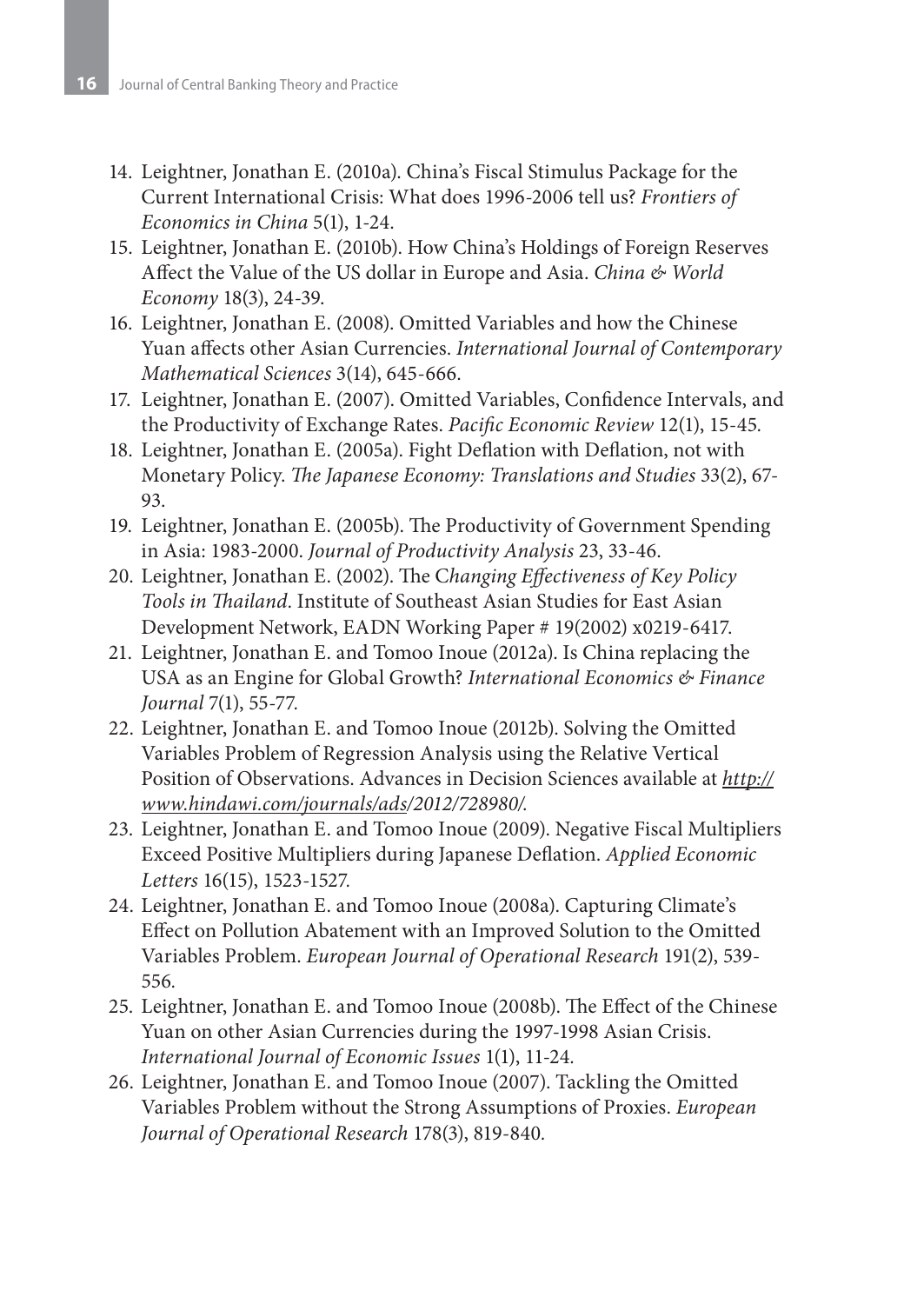- 27. Mankiw, N. Gregory and Ricardo Reis (2002). Sticky Information versus Sticky Prices: A Proposal to Replace the New Keynesian Phillips Curve. *Quarterly Journal of Economics* 117(4); 1295-1328.
- 28. Roberts, John M. New Keynesian Economics and the Phillips Curve. *Journal of Money, Credit, and Banking* 27(4); 975-984.
- 29. Rudd, Jeremy and Karl Whelan (2005). New Tests of the New Keynesian Phillips Curve. *Journal of Monetary Economics* 52(6); 1167-1181.
- 30. Samuelson, Paul A and Robert M. Solow (1960). Analytical Aspects of Anti-Inflation Policy. *American Economic Review: Papers and Proceedings of the Seventy Second annual meeting of the American Economic Association,* 50(2); 177-194.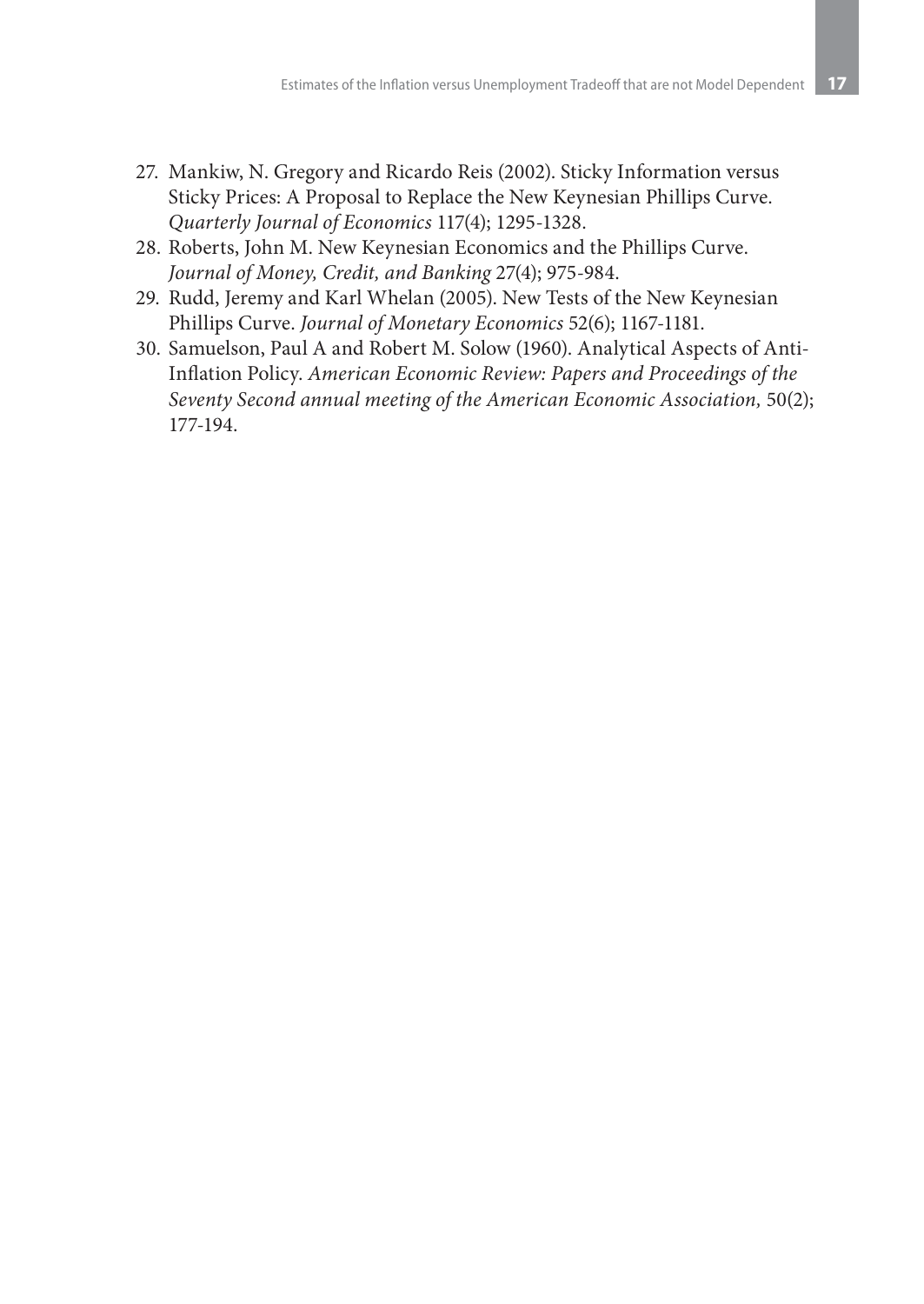| $\vdots$           |  |
|--------------------|--|
|                    |  |
|                    |  |
|                    |  |
|                    |  |
|                    |  |
|                    |  |
|                    |  |
|                    |  |
|                    |  |
|                    |  |
|                    |  |
| ١                  |  |
| i                  |  |
|                    |  |
| ;<br>;<br>ļ        |  |
|                    |  |
| j                  |  |
|                    |  |
| $\frac{e}{\Omega}$ |  |

| Table 1: The Percentage |                                                        |                           |       |      |           | Change in the Inflation Rate due to a One Percent Increase in Unemployment |      |      |      |                    |       |           |           |      |       |           |      |
|-------------------------|--------------------------------------------------------|---------------------------|-------|------|-----------|----------------------------------------------------------------------------|------|------|------|--------------------|-------|-----------|-----------|------|-------|-----------|------|
|                         | 2002                                                   | 1003                      | 2004  | 2005 | 2006      | 2007                                                                       | 2008 | 2009 | 2010 | 2011               | 2012  | 2013      | 2014      | 2015 | 2016  | 2017      | Mean |
| Australia               | 4.03                                                   | 36                        | 4.87  | 5.16 | 5.23      | 5.99                                                                       | 5.73 | 8    | 4.93 | 4.98               | 5.13  | 4.61      | 4.28      | 4.47 | 4.76  | 4.76      | 4.88 |
| Austria                 | 5.52                                                   | $\overline{5}$            | 4.91  | 4.67 | 5.17      | 5.45                                                                       | 6.16 | 5.29 | 5.56 | 5.54               | 5.36  | 4.99      | 4.81      | 4.83 | 4.60  | 4.82      | 5.23 |
| Belgium                 | 3.60                                                   | $\widetilde{\mathcal{E}}$ | 3.16  | 3.07 | 3.26      | 3.60                                                                       | 3.47 | 3.62 | 3.20 | 3.52               | 3.42  | 3.27      | 3.32      | 3.31 | 3.42  | 3.74      | 3.39 |
| Canada                  | 3.61                                                   | 59                        | 3.92  | 4.12 | 4.47      | 4.66                                                                       | 4.53 | 3.54 | 3.48 | 3.57               | 3.88  | 4.08      | 4.03      | 4.15 | 4.05  | 4.25      | 4.00 |
| Czech Rep.              | 3.61                                                   | 65                        | 3.11  | 3.37 | 3.65      | 4.86                                                                       | 5.04 | 4.16 | 3.69 | 3.95               | 3.68  | 3.91      | 4.63      | 5.59 | 7.08  | 9.03      | 4.56 |
| Denmark                 |                                                        | 192                       | 5.00  | 5.57 | 6.90      | 7.05                                                                       | 7.36 | 4.55 | 3.52 | 3.41               | 3.49  | 3.97      | 4.26      | 4.57 | 4.63  | 4.78      | 4.98 |
| Estonia                 | 5.75<br>ŧ                                              | $\overline{\circ}$        | 2.52  | 3.04 | 4.08      | 4.72                                                                       | 3.33 | 2.12 | 53   | $\overline{\circ}$ | 2.48  | 2.98      | 3.87      | 4.72 | 4.19  | 4.35      | 3.17 |
| <b>Finland</b>          | 3.13                                                   | 3.23                      | 3.39  | 3.54 | 3.67      | 3.84                                                                       | 3.91 | 3.48 | 3.29 | 3.28               | 3.40  | 3.36      | 3.23      | 3.12 | 3.25  | 3.23      | 3.40 |
| France                  | $\begin{array}{ c } \hline 3.32 \\ \hline \end{array}$ | 3.38                      | 3.24  | 3.25 | 3.29      | 3.67                                                                       | 3.77 | 3.35 | 3.13 | 3.10               | 2.90  | 2.82      | 2.92      | 2.93 | 3.01  | 2.93      | 3.19 |
| Germany                 | $3.27$<br>$2.41$                                       | .85                       | 2.58  | 2.44 | 2.67      | 3.06                                                                       | 3.50 | 3.70 | 3.98 | 4.58               | 4.99  | 5.21      | 5.62      | 6.17 | 6.89  | 7.16      | 4.29 |
| Greece                  |                                                        | 2.55                      | 2.43  | 2.51 | 2.82      | 3.06                                                                       | 3.14 | 2.86 | 1.88 | 1.42               | $\Xi$ | 1.08      | 1.13      | 1.22 | 1.25  | 1.27      | 2.01 |
| Hungary                 | 4.02                                                   | 4.09                      | 3.58  | 3.54 | 3.30      | 2.78                                                                       | 2.89 | 2.42 | 2.13 | 2.24               | 2.08  | 2.64      | 3.73      | 4.21 | 5.51  | 6.30      | 3.47 |
| Iceland                 | 7.54<br>Î                                              | 54                        | 10.14 | 0.07 | 9.45<br>ł | 14.11                                                                      | 5.82 | 2.47 | 3.47 | 3.99               | 4.18  | 5.04<br>ł | 5.50<br>ł | 7.39 | 10.56 | 9.75<br>j | 7.38 |
| Ireland                 | 5.44                                                   | 36                        | 5.94  | 6.07 | 5.60      | 5.13                                                                       | 3.89 | 2.79 | 2.15 | 1.80               | 1.85  | 2.18      | 2.56      | 3.14 | 3.75  | 4.20      | 3.87 |
| Israel                  | 2.29                                                   | 2.66                      | 2.86  | 3.12 | 3.27      | 4.16                                                                       | 4.28 | 3.54 | 4.21 | 4.84               | 4.28  | 5.01      | 5.71      | 6.69 | 7.58  | 6.71      | 4.45 |
| Italy                   | 2.93                                                   | S                         | 3.41  | 3.56 | 4.00      | 4.46                                                                       | 3.81 | 3.61 | 3.27 | 3.12               | 2.43  | 2.28      | 2.26      | 2.44 | 2.49  | 2.44      | 3.10 |
| Japan                   | 5.68                                                   | 57                        | 6.21  | 6.60 | 6.98      | 7.74                                                                       | 7.04 | 6.11 | 6.03 | 6.95               | 6.75  | 7.26      | 7.44      | 8.61 | 9.57  | 10.01     | 7.16 |
| Korea                   | 7.88                                                   | $\odot$                   | 6.79  | 6.89 | 7.57      | 8.00                                                                       | 7.51 | 7.05 | 6.87 | 7.15               | 8.14  | 8.73      | 7.71      | 7.71 | 7.45  | 7.22      | 748  |
| Latvia                  | 2.15                                                   | OC.                       | 1.90  | SÖ.  | 1.56      | .54                                                                        | 0.86 | 1.43 | 52   | 1.50               | 1.75  | 2.44      | 2.59      | 2.89 | 3.05  | 2.94      | 2.03 |
|                         |                                                        |                           |       |      |           |                                                                            |      |      |      |                    |       |           |           |      |       |           |      |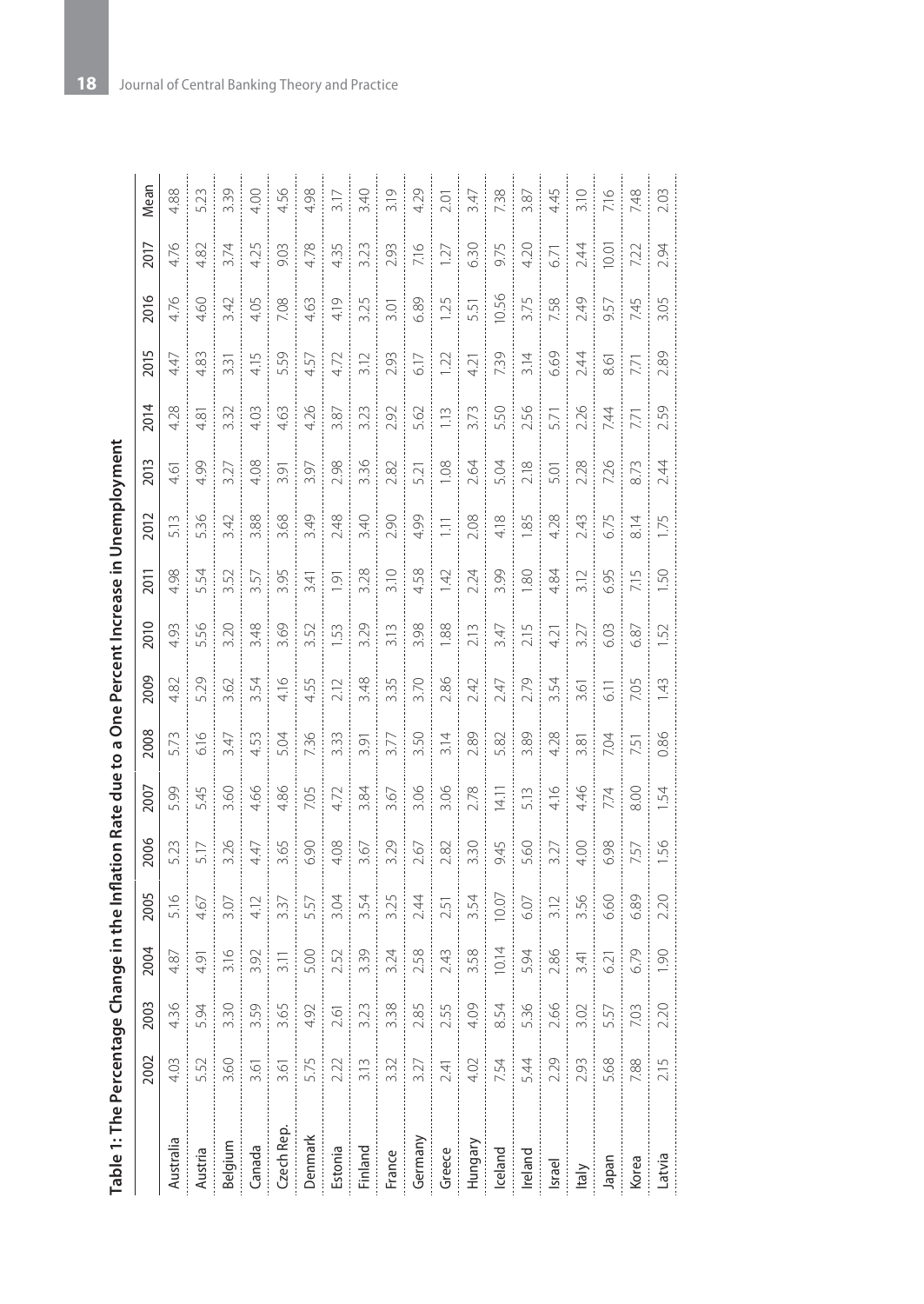| Table 1: The Percentage Change in the Inflation Rate due to a One Percent Increase in Unemployment |       |                           |                      |      |      |      |       |               |                 |                 |      |                |                      |      |                |                 |      |
|----------------------------------------------------------------------------------------------------|-------|---------------------------|----------------------|------|------|------|-------|---------------|-----------------|-----------------|------|----------------|----------------------|------|----------------|-----------------|------|
|                                                                                                    | 2002  | 2003                      | 2004                 | 2005 | 2006 | 2007 | 2008  | 2009          | 2010            | 2011            | 2012 | 2013           | 2014                 | 2015 | 2016           | 2017            | Mean |
| Luxembourg                                                                                         | 10.25 | 737                       | 5.23                 | 87   | 531  | 6.18 | 88    | 5.38          | 6.08            | 4.96            | 4.96 | .55            | 4.86                 | 4.31 | 5.62           | 8               | 5.67 |
| Mexico                                                                                             |       |                           |                      | 7.25 | 747  | 7.07 | 6.30  | 4.58          | 4.82            | 5.10            | 5.23 | 533            | 5.40                 | 6.37 | 7.07           | 6.56            | 6.04 |
| Netherlands                                                                                        | 12.66 | $\widetilde{\mathcal{E}}$ | 6.13                 | 5.77 | 7.19 | 8.71 | 9.76  | $\frac{1}{8}$ | 6.24            | 5.44            | 4.60 | 3.70           | $\widetilde{\infty}$ | 4.17 | 4.85           | 5.62            | 6.51 |
| New Zealand                                                                                        | 5.61  | 6.45                      | 7.73                 | 7.89 | 7.78 | 852  | 6.91  | 4.80          | 4.40            | 4.12            | 4.40 | 4.99           | 5.42                 | 5.60 | 5.95           | Ğ.              | 6.01 |
| Norway                                                                                             | 7.17  | 86                        | 6.40                 | 6.05 | 8.30 | 1.98 | 10.04 | 8.62          | 7.53            | 8.61            | 9.31 | 8.09           | 8.04                 | 6.57 | 5.74           | 6.40            | 7.79 |
| Poland                                                                                             | 1.34  | 42                        | 1.33                 | 1.49 | 1.97 | 2.72 | 3.44  | 3.03          | 2.70            | 2.53            | 2.47 | 2.68           | 3.17                 | 3.94 | 4.75           | 5.43            | 2.78 |
| Portugal                                                                                           | 5.04  | 4.06                      | 3.97                 | 3.47 | 3.34 | 3.30 | 3.46  | 3.14          | 2.54            | 1.96            | -67  | 1.75           | 2.08                 | 2.26 | 2.53           | 3.07            | 2.98 |
| Slovak Rep.                                                                                        | 1.36  | 1.14                      | 116                  | 1.60 | 1.81 | 2.35 | 2.51  | 2.24          | $\overline{93}$ | δņ              | 1.79 | $\overline{9}$ | 2.17                 | 2.53 | 3.01           | 3.36            | 2.04 |
| Slovenia                                                                                           | 3.36  | 3.46                      | 4.00                 | 4.02 | 4.37 | 5.17 | 5.20  | 4.74          | 3.72            | 3.29            | 2.93 | 2.64           | 2.94                 | 3.26 | 3.65           | 4.14            | 3.81 |
| Spain                                                                                              | 2.23  | 2.23                      | 2.33                 | 2.76 | 2.97 | 3.13 | 2.18  | 1.62          | 1.35            | $\frac{10}{10}$ | 1.06 | 1.04           | 1.18                 | 1.32 | 147            | 1.55            | 85   |
| Sweden                                                                                             | 5.17  | 4.77                      | 4.38                 |      |      | 4.54 | 4.29  | 3.66          | 3.43            | 3.57            | 3.84 | 3.99           | 4.08                 | 4.42 | 4.47           | 3.98            | 4.19 |
| Switzerland                                                                                        |       |                           |                      | 6.27 | 7.00 | 7.79 | 794   | 7.15          | 5.87            | 6.51            | 6.64 | 6.21           | 6.05                 | 6.29 | 6.05           | 5.83            | 6.58 |
| Turkey                                                                                             |       |                           |                      |      | 1.83 | S.   | 63    | 57            | 1.66            | 2.23            | 2.12 | 2.15           | 1.99                 | 2.03 | $\overline{9}$ | $\tilde{\circ}$ | 89.  |
| ŬК                                                                                                 | 5.35  | 5<br>5                    | $\widetilde{\infty}$ | S.   | 4.90 | 4.99 | 4.49  | 3.54          | 3.37            | 3.08            | 3.32 | 3.50           | 4.48                 | 5.35 | 5.77           | 6.00            | 4.69 |
| USA                                                                                                | 4.67  | 39                        | 4.70                 | 4.94 | 5.51 | 5.56 | 4.29  | 3.12          | 2.80            | 2.84            | 3.29 | 3.69           | 4.36                 | 5.40 | 5.60           | 6.09            | 4.45 |
| Mean                                                                                               | 4.60  | 4.29                      | 4.29                 | 4.56 | 4.75 | 5.35 | 4.80  | 4.01          | 3.71            | 3.77            | 3.79 | 3.88           | 41                   | 4.47 | 4.87           | 5.00            |      |

| - 23<br>3<br>3<br>3 |  |
|---------------------|--|
|                     |  |
|                     |  |
|                     |  |
|                     |  |
|                     |  |
|                     |  |
| $\frac{1}{2}$       |  |
|                     |  |
|                     |  |
|                     |  |
| $\frac{1}{2}$       |  |
|                     |  |
|                     |  |
|                     |  |
|                     |  |
|                     |  |
|                     |  |
|                     |  |
| ジニングション             |  |
|                     |  |
|                     |  |
|                     |  |
|                     |  |
|                     |  |
|                     |  |
|                     |  |
|                     |  |
|                     |  |
|                     |  |
|                     |  |
|                     |  |
|                     |  |
|                     |  |
|                     |  |
|                     |  |
|                     |  |
|                     |  |
|                     |  |
|                     |  |
|                     |  |
|                     |  |
|                     |  |
|                     |  |
|                     |  |
| ì                   |  |
|                     |  |
|                     |  |
|                     |  |
| ī                   |  |
|                     |  |
|                     |  |
| ١                   |  |
|                     |  |
|                     |  |
|                     |  |
|                     |  |
|                     |  |
|                     |  |
|                     |  |
| DN 13.5   J J J     |  |
|                     |  |
|                     |  |
| i                   |  |
|                     |  |
|                     |  |
|                     |  |
|                     |  |
|                     |  |
| Table 1:            |  |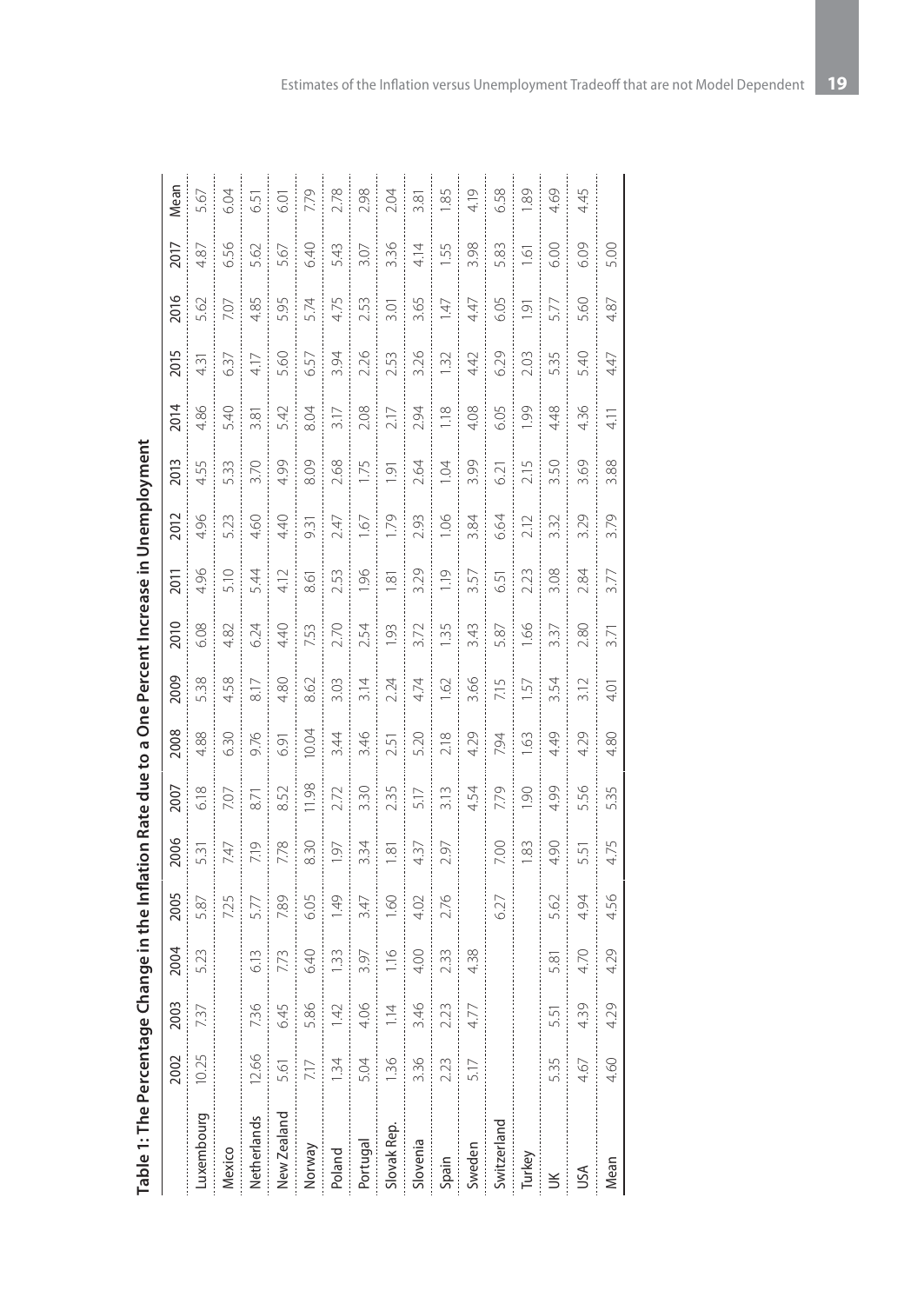

#### **Figure 1: Inflation versus Unemployment in the USA**

#### **Figure 2: The Percentage Change in Inflation Due to a One Percent Decrease in Unemployment Non-European Countries**